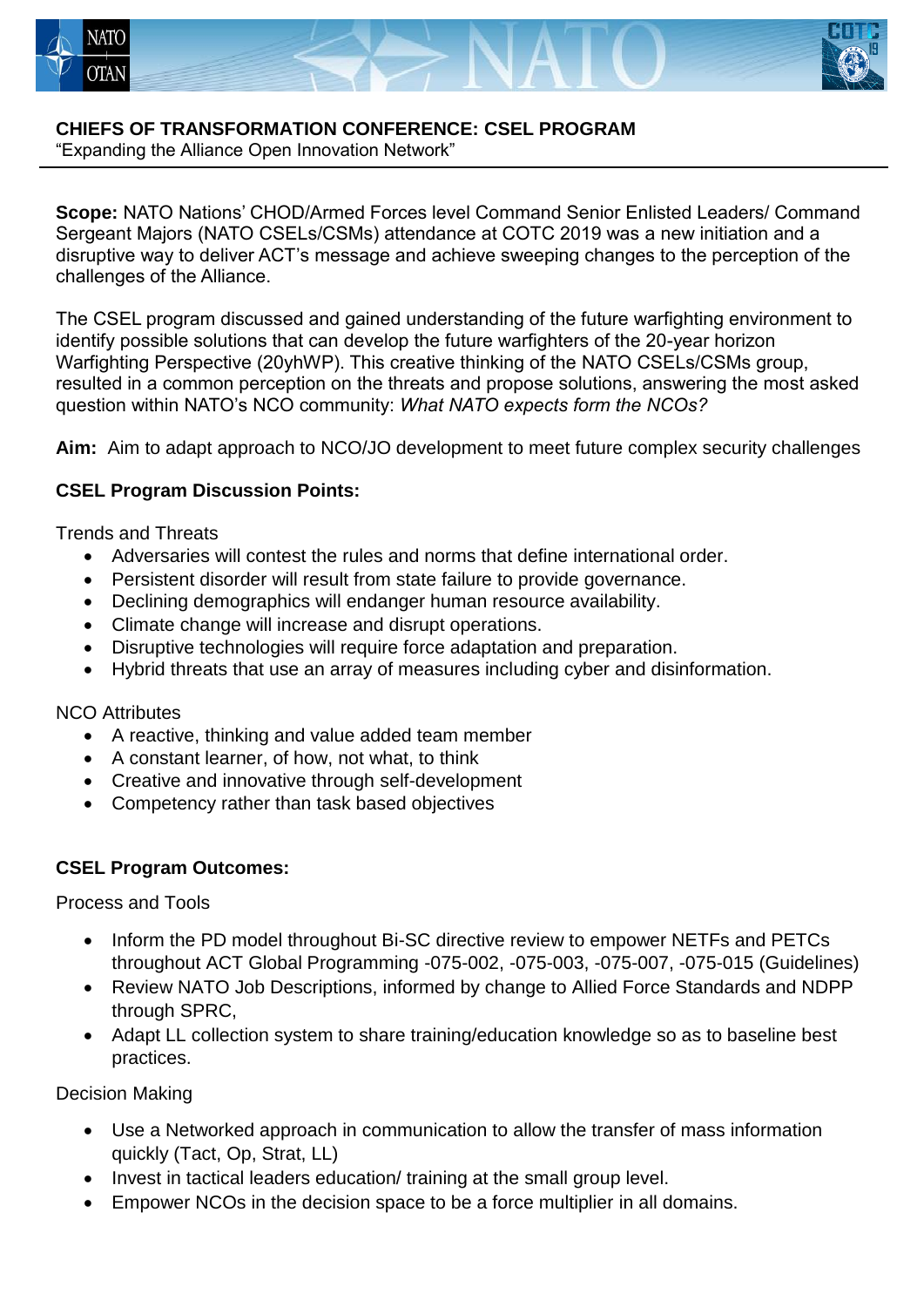



#### Development

- Development of social aptitudes to cope with complex problems
- Validate tech skill and university tailored tech education requirements
- Identify and define developmental periods mapped against competencies
- Talent spotting, talent management, career management, succession plans
- Continuous, adaptive education with performance measurements

#### **Challenges**

- Strategic communications to society and parents
- Diversity/ inclusion in demographics
- Talent management/ use of experience
- Resilience to the new technology
- Shared knowledge of facts versus social media avenues
- NATO recruiting messaging for nations

### **CSEL Program Closing Plenary Slides**:



- Creative and innovative through self development
- Competency rather than task based objectives